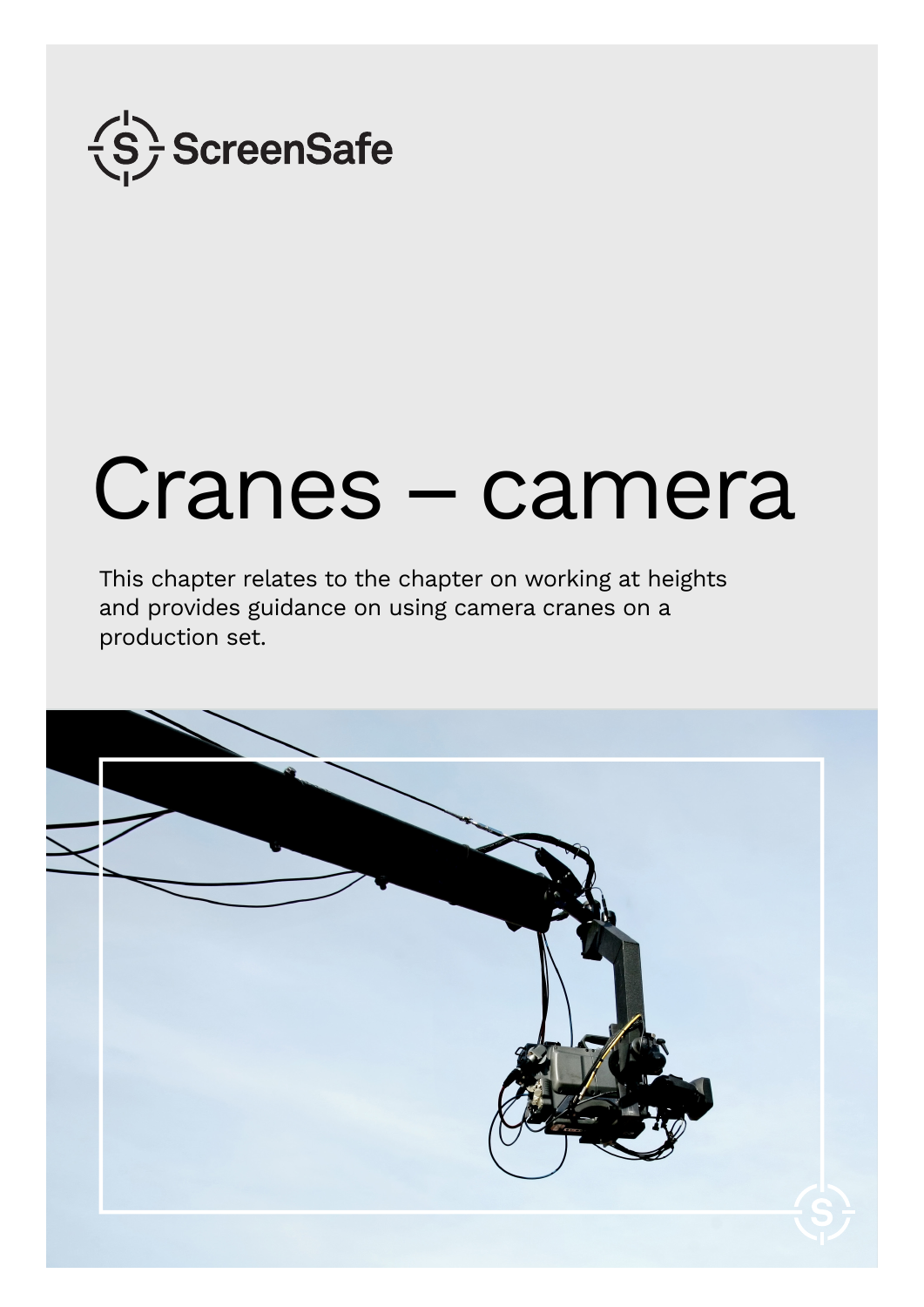# **Section 5**

Cranes – camera

This guide is primarily based on New Zealand legislation and guidance issued by WorkSafe  $NZ<sup>1</sup>$ and the <u>Ontario Ministry of Labour</u><sup>2</sup>.

## **Who needs to read this?**

All workers who undertake tasks using camera cranes should read and understand the section of minimum responsibilities.

Roles that have specific responsibilities over setting up and managing camera cranes should also read and understand the planning and considerations section – this includes producers, directors, production managers, heads of departments, assistant directors, grips, and health and safety officers.

### **Definitions**

**Camera cranes** means manually powered counterbalanced cranes and motorised telescoping cranes used to position cameras.

## **What risks do I need to look out for?**

- Crane tipping over
- Electric cables and wires
- Imbalance when camera equipment is taken off and on
- Imbalance when people step on or off counterbalance cranes
- Overhead obstructions
- Persons being struck by crane or being crushed against crane
- Structural collapse of crane

## **Minimum responsibilities of working on camera cranes**

Everyone who undertakes tasks using camera cranes should read and understand the section.

Workers should:

- only operate the equipment if they are trained and competent in the operation of the crane they are using;
- only operate the equipment in accordance with the operating instructions and appropriate codes of practice;
- ensure the safe working load of equipment is not exceeded;
- wear a safety harness where directed; and
- use seats provided where practical.
- 1. WorkSafe NZ (Ministry of Business, Innovation & Employment). Best practice guidelines for working at height in New Zealand. April 2012
- 2. Ontario Ministry of Labour. Guideline No. 20: Camera Cranes | Safety Guidelines for the Film and Television Industry in Ontario. 2010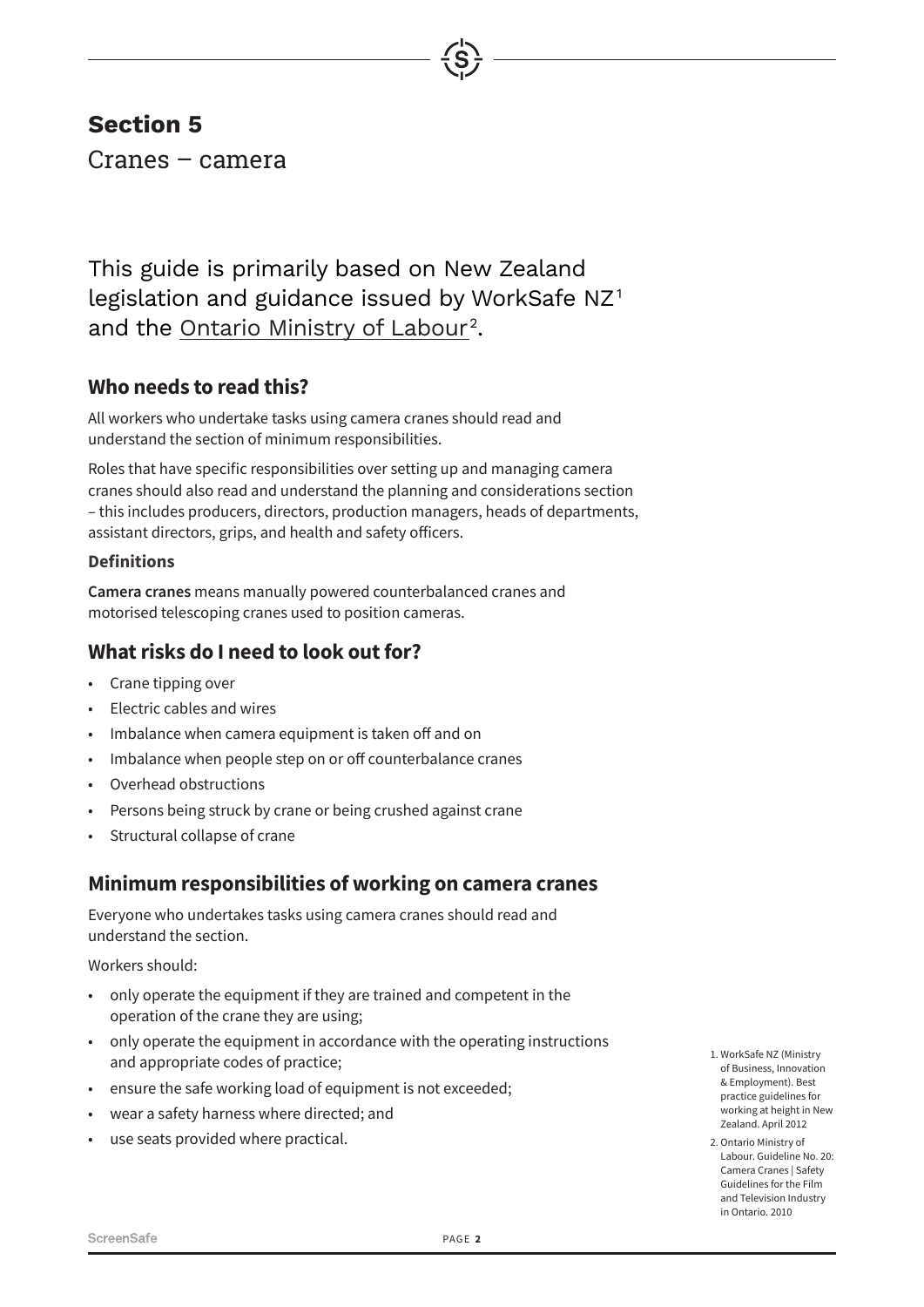## **Planning and guidance considerations for camera cranes**

Everyone who is responsible for, or has influence over, an activity or task in relation to setting up and managing camera cranes should read and understand this section, as well as the minimum responsibilities section.

#### <span id="page-2-0"></span>**MINIMUM CLEARANCE FROM OVERHEAD ELECTRIC POWER LINES**

There are minimum clearances from overhead conductors depending on their voltages.

Unless otherwise specified, maintain a minimum of four metre clearance between the crane including any person or equipment on it, the swing of the arms, and the overhead conductors.

#### **Producer / production manager**

The producer / production manager, as the person ultimately in charge of the task, should:

- consult with the director of photography and key grip as to the adequacy of any specific equipment to be used for a particular sequence or shot given the conditions; and
- ensure there is a designated person in charge of the camera crane.

The producer / production manager should consider appropriate support and ensure budget and/or personnel are available to provide the minimum requirements for the production; this includes:

- hiring competent people with an appropriate or necessary level of training, experience and/or qualifications with respect to the requirements of the production;
- the number of people hired in relation to the size of the project; and
- ensuring sufficient resources, including budget, are allocated to enable appropriate and safe practices and satisfy the minimum requirements under law.